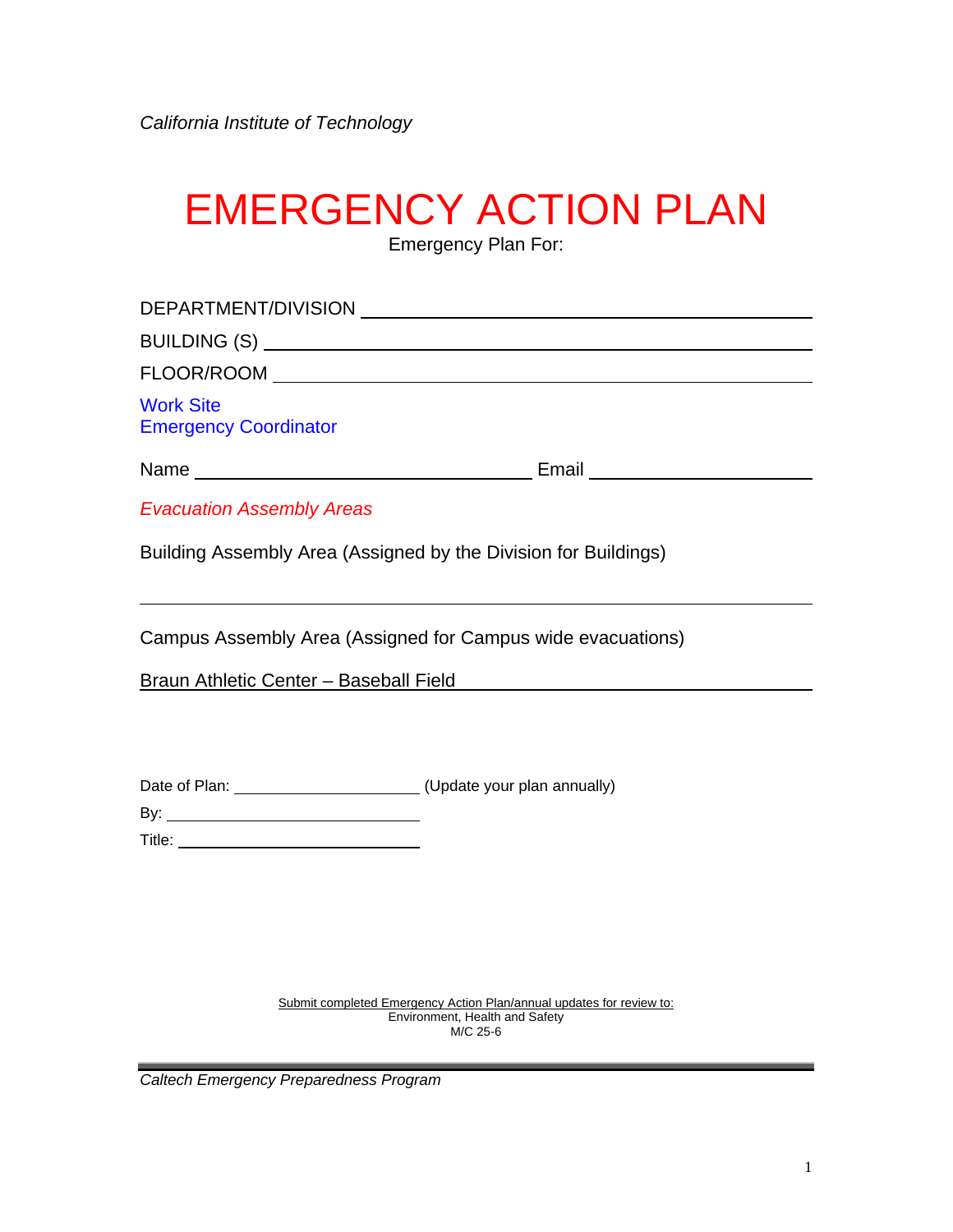# **Table of Contents**

| Introduction                                       | 3  |
|----------------------------------------------------|----|
| <b>Emergency Numbers</b>                           | 3  |
| <b>Definitions</b>                                 | 4  |
| <b>Emergency Planning Implementation Checklist</b> | 5  |
| <b>Staff Assignments</b>                           | 6  |
| Department Emergency Notification & Communication  | 7  |
| <b>Status Report Form</b>                          | 8  |
| <b>Emergency Supplies &amp; Equipment</b>          | 9  |
| <b>Department Essential Functions</b>              | 10 |
| Special Needs of the Department                    | 10 |
| <b>Chain of Command</b>                            | 11 |
| <b>Personnel Roster</b>                            | 12 |
| <b>Evacuation Plan</b>                             | 13 |

\_\_\_\_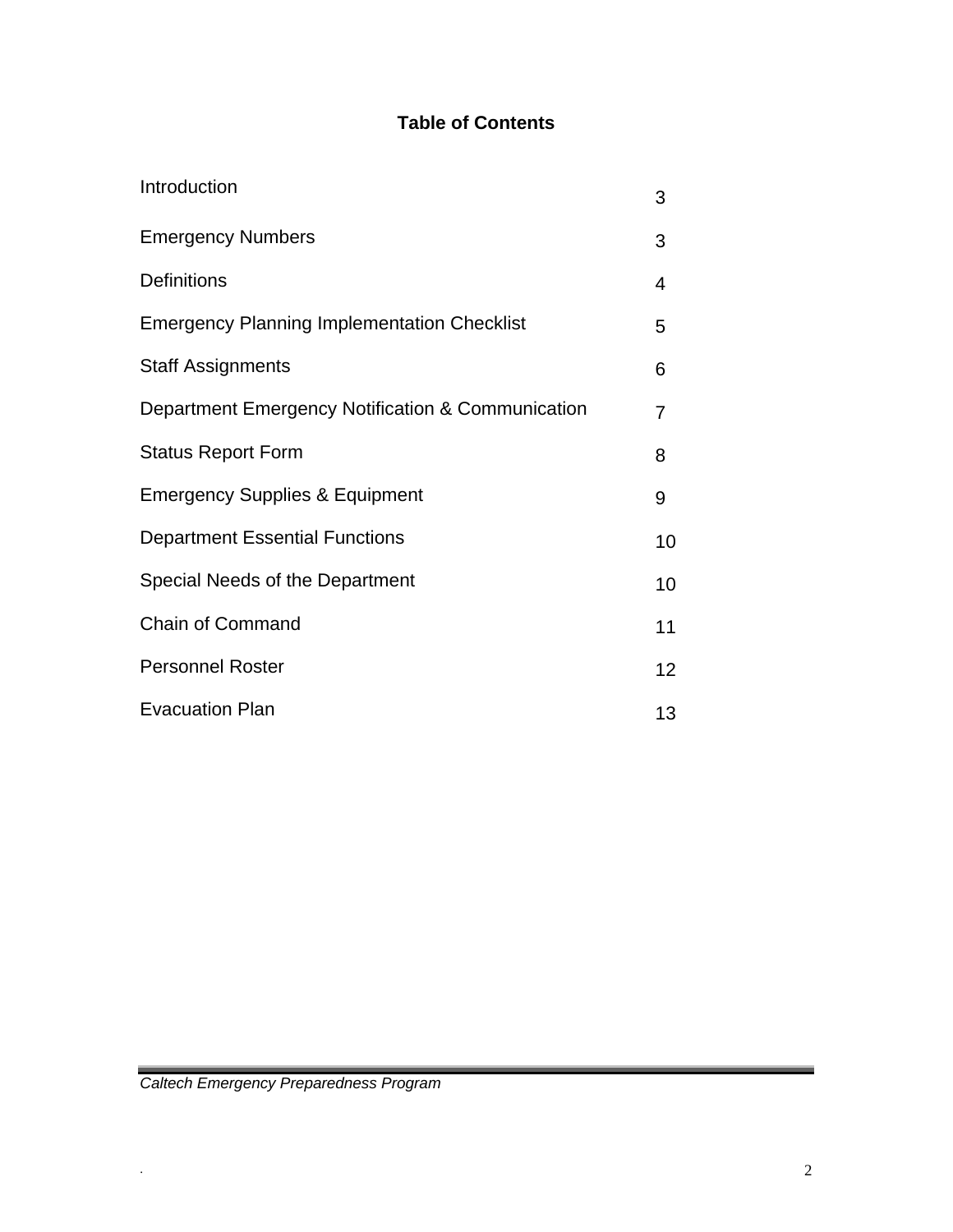#### **INTRODUCTION:**

The complexity of a campus like Caltech requires the full support of its departments and staff to successfully implement an Emergency Preparedness Program. Department Emergency Action Plans (EAP) are an integral part of the overall program.

Departments are expected to develop their own EAP for practical reasons. They best understand the nature of their work, potential work place hazards, the layout of their facility, and special needs specific to their department (i.e. people with disabilities, research, animals, etc.).

The EAP is a way for your department/division to plan for potential emergencies; small accidents, citywide disasters, power outages, hazardous material spills, fires, bomb threats, a civil disturbance, or an earthquake. Advanced planning and a department EAP will help to reduce the risk and loss of life. It is important that everyone working in the area is familiar with the EAP.

| 5000 (from a Campus phone) | Emergency                                                                                                                                       |  |  |
|----------------------------|-------------------------------------------------------------------------------------------------------------------------------------------------|--|--|
| 395-3000 (from Off Campus) | (Police, Fire, Medical Emergency, Haz Mat Incident)                                                                                             |  |  |
| 395-4701                   | <b>Campus Security Non-Emergency</b>                                                                                                            |  |  |
| 395-4717                   | <b>Physical Plant Service Center</b><br>(Utilities, building damage, etc)                                                                       |  |  |
| 395-6727                   | Campus Environment, Health and<br>Safety<br>(EH&S)                                                                                              |  |  |
| (888) 427-7465             | <b>Campus Emergency Information Hotline</b><br>(Staff can call to hear recorded emergency bulletins/status<br>updates)                          |  |  |
| (888) 427-7512             | <b>Campus Emergency Information Hotline</b><br>(Parents can call to hear recorded emergency bulletins<br>and updates on the status of students) |  |  |
|                            | <b>Building Coordinator</b>                                                                                                                     |  |  |
|                            | <b>Division Administrator</b>                                                                                                                   |  |  |
|                            |                                                                                                                                                 |  |  |
|                            |                                                                                                                                                 |  |  |
|                            |                                                                                                                                                 |  |  |
|                            |                                                                                                                                                 |  |  |
|                            |                                                                                                                                                 |  |  |
|                            |                                                                                                                                                 |  |  |
|                            |                                                                                                                                                 |  |  |

#### **EMERGENCY NUMBERS:**

*Caltech Emergency Preparedness Program*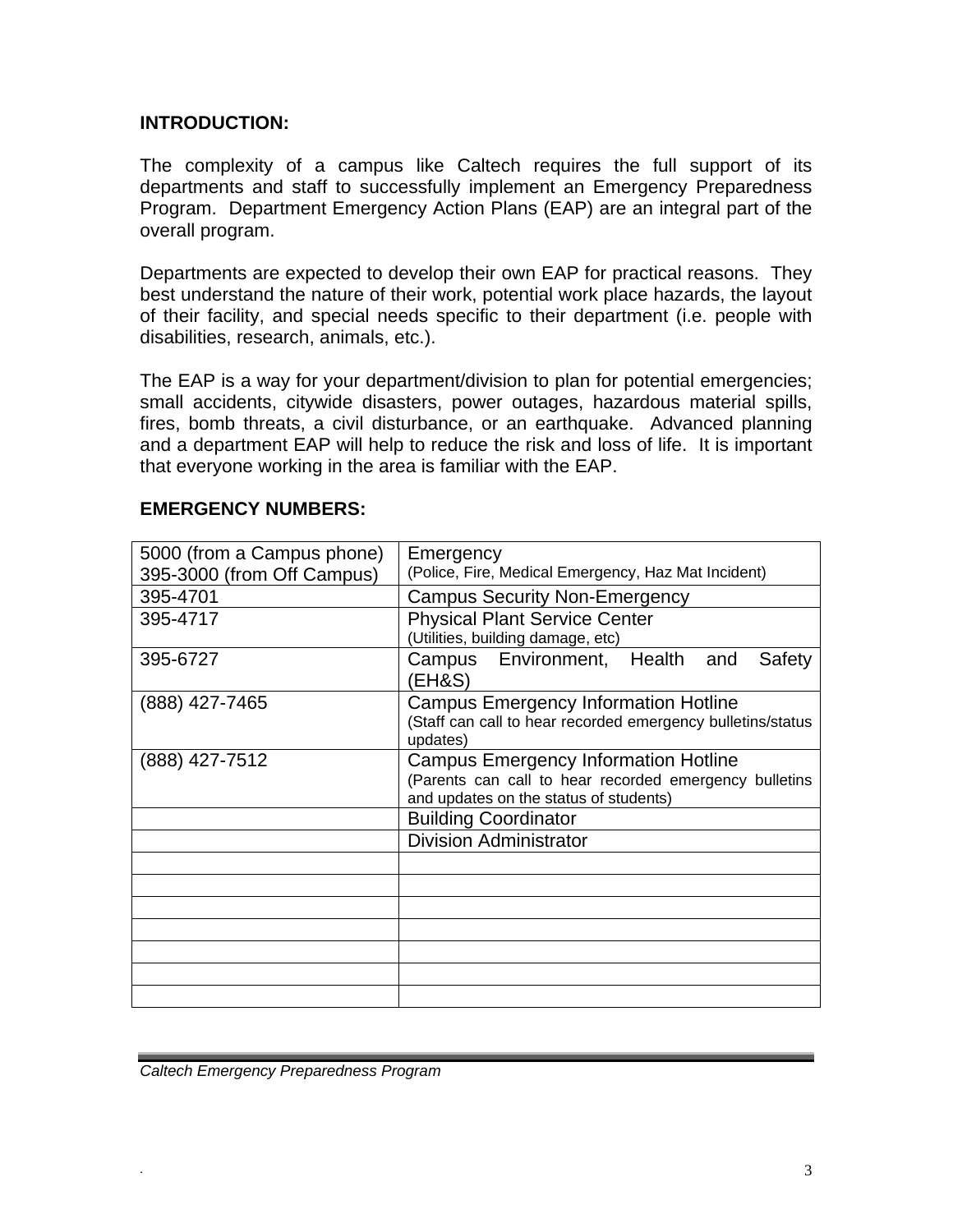#### **DEFINITIONS:**

**Alternates:** individuals assigned as back-ups to specific emergency response positions.

**Building Coordinator:** designated by the department/division as the primary emergency contact for the building; responsible for implementation of the emergency action plan; assists with the safe evacuation of the work area (with assistance of floor wardens); assesses injuries and damage to the work area personnel/property and reports status to the EOC.

**Emergency Action Plan (EAP):** prepared by each campus department/division, the EAP is specific to each work area and outlines various emergency responsibilities of staff, evacuation routes and evacuation assembly areas, emergency supplies, and emergency notification plans.

**Emergency Hotline:** an emergency information hotline for the campus community. Following a major emergency situation, updates on the status of the campus and instructions will be recorded on the hotline. Staff Information: (888) 427-7465 Student Information: (888) 427-7512

**Emergency Operations Center (EOC):** the EOC is where crisis management committee members gather to coordinate the response to an emergency impacting the campus community, deploy emergency response teams, and communicate with outside support services. The primary EOC location is in the Physical Plant Conference Room.

**Evacuation Assembly Areas (EAA):** areas designated by each department where occupants of evacuated buildings assemble to await further instruction and "all clear" notifications.

**Floor Wardens:** designated employees that assist the building coordinator in building evacuations. Floor Wardens direct other employees out of the work area, make observations of injured/damage, and assist individuals with special needs. Floor Wardens are equipped with an orange vest and yellow bump-caps.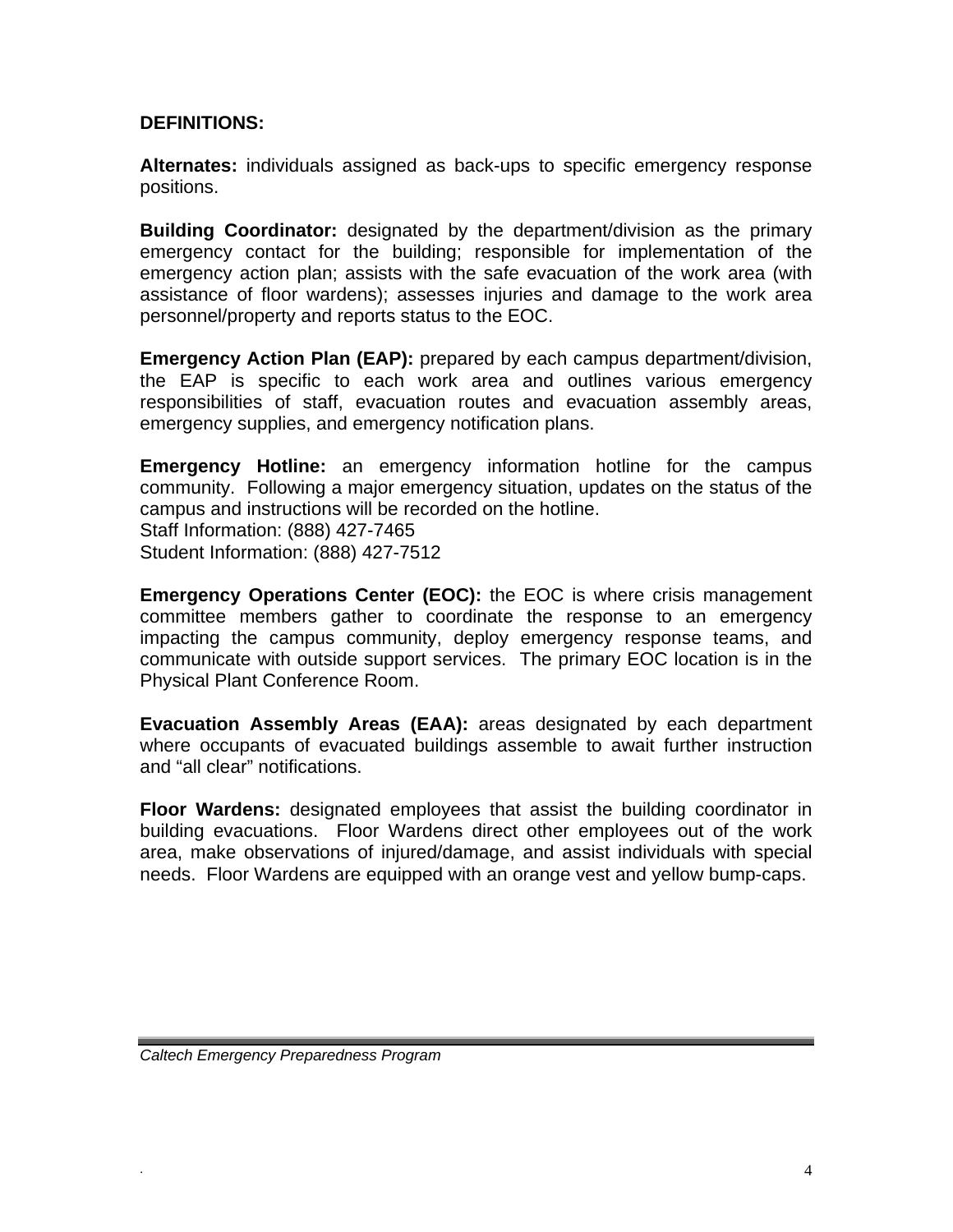## **EMERGENCY PLANNING IMPLEMENTATION CHECKLIST:**

- Appoint a Building Coordinator and alternates for each building occupied by the department/division
- Appoint Floor Wardens for each group within the Division
- □ Designate Evacuation Assembly Areas for each building
- Encourage individuals with permanent or temporary disabilities that might require special assistance during an evacuation to identify a "buddy" to assist them in an emergency.
- Monitor and report any non-structural earthquake and safety hazards to EH&S
- □ Procure and maintain adequate emergency supplies for work area employees
- Post the *Caltech Emergency Response Guide* in work areas
- □ Develop emergency notification, reporting, and call-back procedures for staff
- Annually review and update the Emergency Action Plan
- Familiarize all staff with the EAP. Make sure that new staff and students are oriented to emergency procedures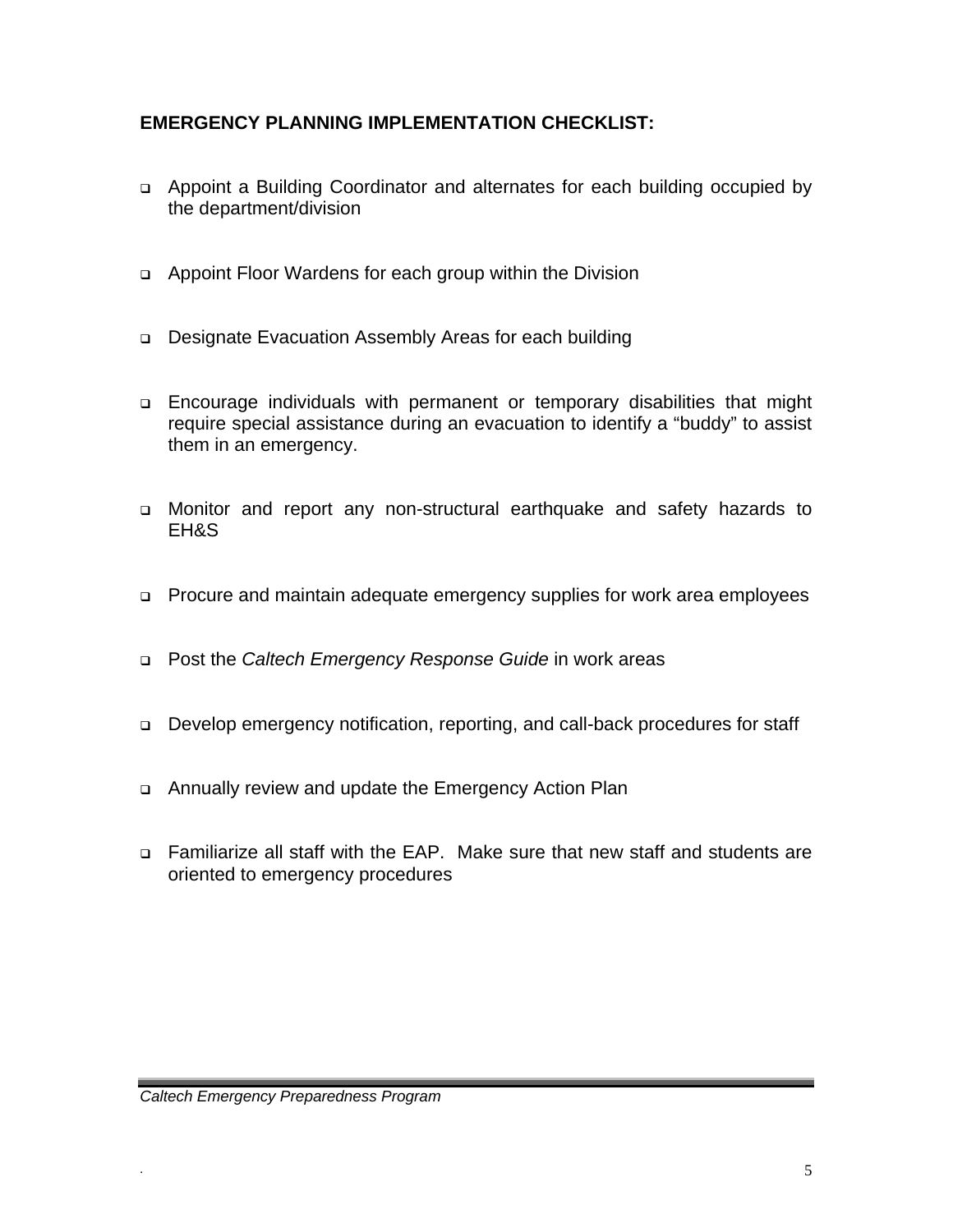## **STAFF ASSIGNMENTS:**

#### **Building Coordinator and Alternates:**

| Name | Location | Telephone | Email |
|------|----------|-----------|-------|
|      |          |           |       |
|      |          |           |       |
|      |          |           |       |
|      |          |           |       |

#### **Floor Wardens:**

|                | Name | Location | Telephone | Email |
|----------------|------|----------|-----------|-------|
|                |      |          |           |       |
| $\overline{2}$ |      |          |           |       |
| 3              |      |          |           |       |
| $\overline{4}$ |      |          |           |       |
| 5              |      |          |           |       |

#### **KEY STAFF ASSIGNMENTS:**

Evaluate your department's personnel resources. Assign personnel specific duties, during and immediately following a disaster. Identify staff with special expertise or training, who could offer assistance when necessary, e.g. Search & Rescue, First Aid, CPR, HAM Radio Operators, etc. Assign co-workers as "buddies" to assist disabled staff, and/or visitors during an emergency evacuation.

|   | <b>Key Staff</b> | Location | Assignment |
|---|------------------|----------|------------|
|   |                  |          |            |
|   |                  |          |            |
|   |                  |          |            |
|   |                  |          |            |
| 3 |                  |          |            |
|   |                  |          |            |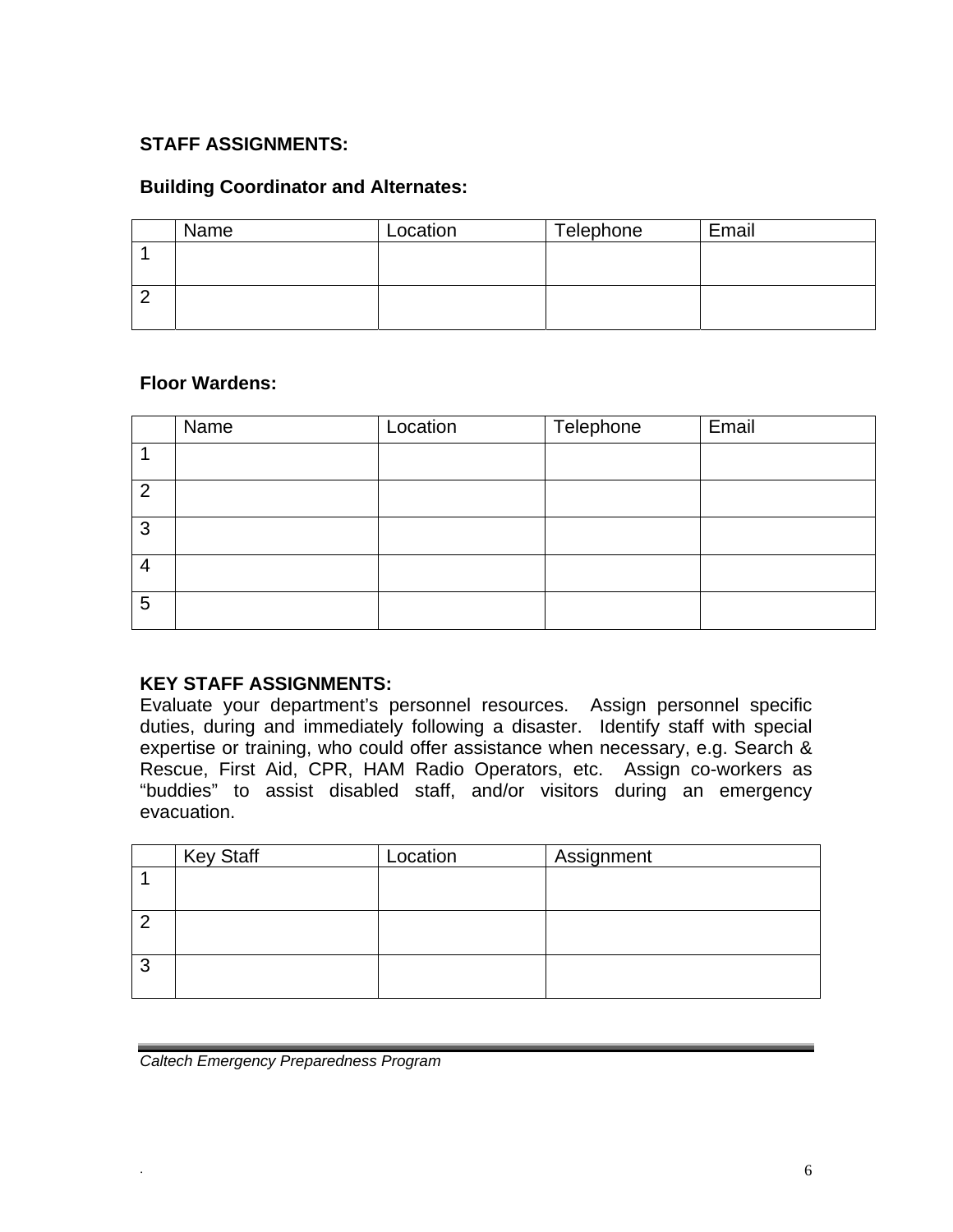#### **DEPARTMENT EMERGENCY NOTIFICATION AND COMMUNICATION PLAN:**

Include a plan to communicate emergency notifications and instructions to your staff during regular and non-working hours. Suggestions:

- Identify key department individuals who will function as emergency information contacts and coordinators to receive and distribute information to the staff.
- Consider establishing a department "telephone tree" and hotline (voice mailbox) to provide information updates and instructions. The Campus hotline should be identified as a source of information updates.
- Maintain up-to-date employee recall lists (see personnel roster) to ensure that staff can be contacted in case of an emergency (if key personnel need to be called back to campus, or be consulted for crucial decisions and information, e.g. fire, chemical spill, or crime over a weekend).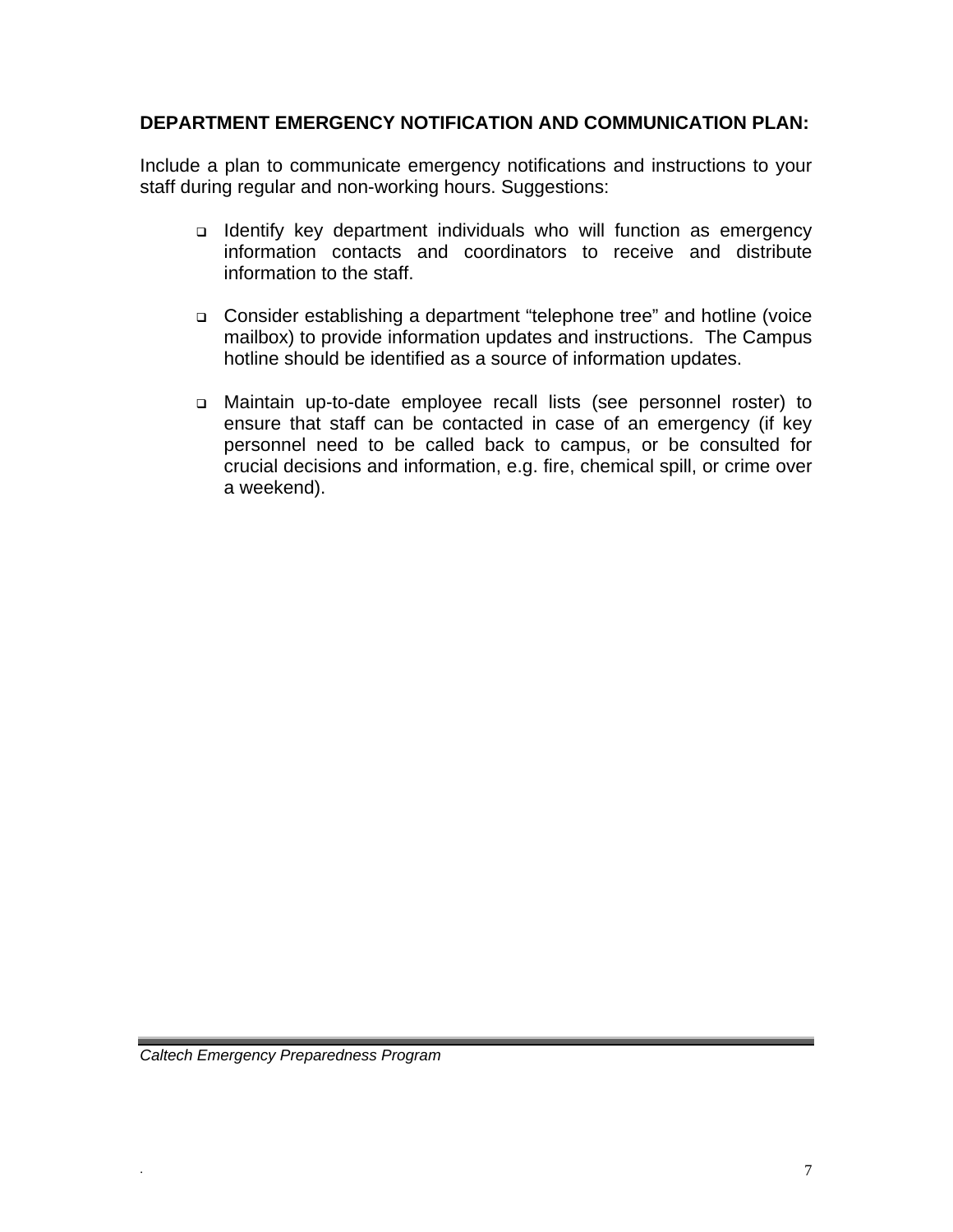Following a major disaster with significant operational impact to the campus, use this form to provide status reports of damage and injuries, and to request assistance from the Emergency Operations Center (EOC).

| <b>STATUS REPORT FORM TO THE EOC</b>                                                                                                                                                                                           |  |  |  |
|--------------------------------------------------------------------------------------------------------------------------------------------------------------------------------------------------------------------------------|--|--|--|
|                                                                                                                                                                                                                                |  |  |  |
|                                                                                                                                                                                                                                |  |  |  |
|                                                                                                                                                                                                                                |  |  |  |
|                                                                                                                                                                                                                                |  |  |  |
| 3. Operational Impact: University of the Contract of the Contract of the Contract of the Contract of the Contract of the Contract of the Contract of the Contract of the Contract of the Contract of the Contract of the Contr |  |  |  |
|                                                                                                                                                                                                                                |  |  |  |
| 4. Communications Available:                                                                                                                                                                                                   |  |  |  |
| a. Telephone:<br>Number: $($ $($ $)$ $)$ $      -$                                                                                                                                                                             |  |  |  |
| b. Two-way Radio:<br>Frequency: ________________                                                                                                                                                                               |  |  |  |
| c. FAX:<br>Number: $($ _ _ _) _ _ _ - _ _ _ _                                                                                                                                                                                  |  |  |  |
| 5. Assistance Requested? Yes o No<br>$\Omega$                                                                                                                                                                                  |  |  |  |
| a. Personnel: Type/Number                                                                                                                                                                                                      |  |  |  |
| b. Equipment/Supplies: Type/Number                                                                                                                                                                                             |  |  |  |
| 6. Special Problems/Needs:                                                                                                                                                                                                     |  |  |  |
|                                                                                                                                                                                                                                |  |  |  |
|                                                                                                                                                                                                                                |  |  |  |
|                                                                                                                                                                                                                                |  |  |  |

*Caltech Emergency Preparedness Program*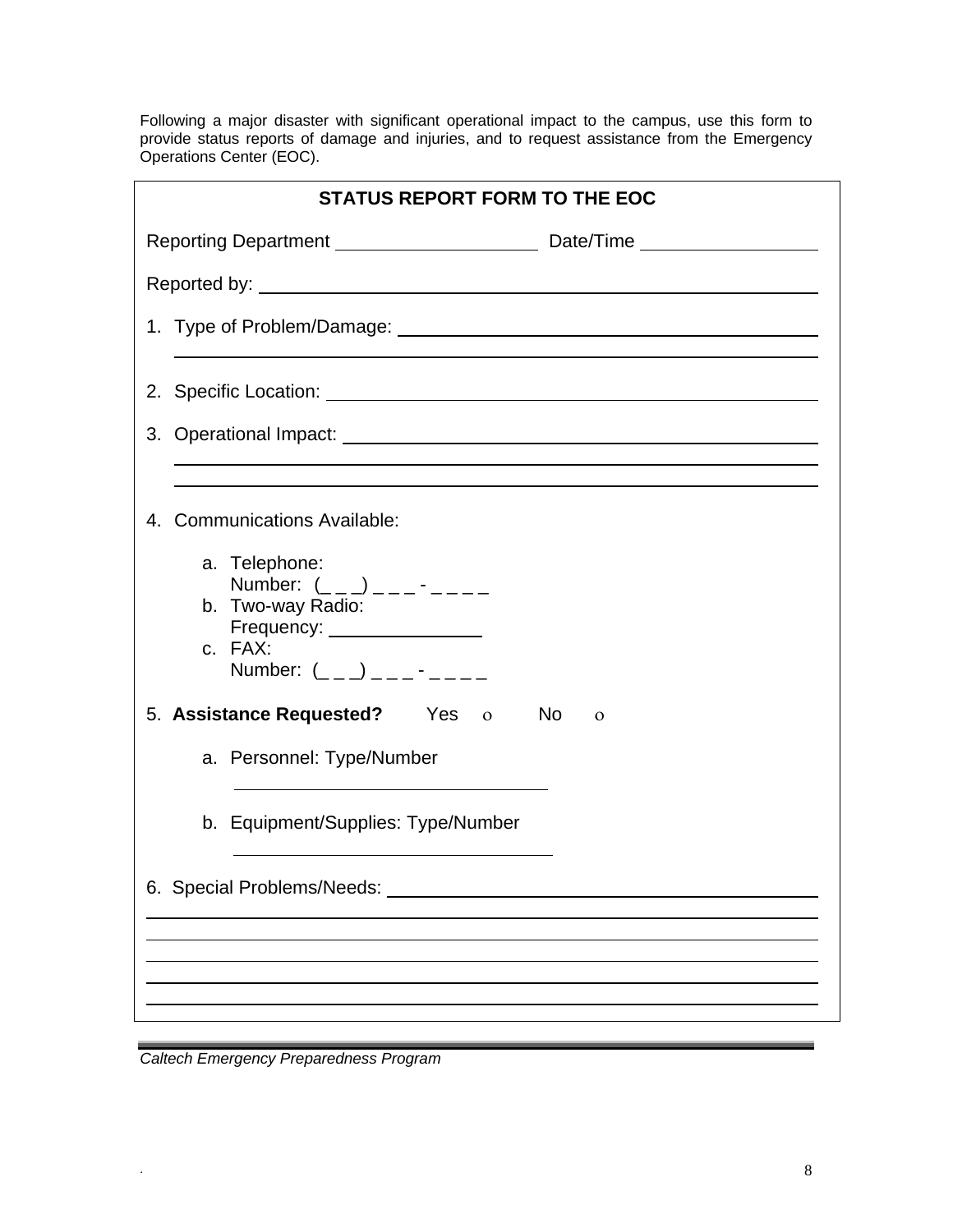## **EMERGENCY SUPPLIES AND EQUIPMENT:**

Departments are responsible for maintaining emergency supplies and equipment at each work site. Recommended: First Aid supplies, extra batteries, battery operated AM/FM radio, water, and non-perishable food. Assign someone to review, and restock supplies annually.

| Quantity | Purchase/<br>Replacement<br>Date | Item | Location |
|----------|----------------------------------|------|----------|
|          |                                  |      |          |
|          |                                  |      |          |
|          |                                  |      |          |
|          |                                  |      |          |
|          |                                  |      |          |
|          |                                  |      |          |
|          |                                  |      |          |
|          |                                  |      |          |
|          |                                  |      |          |
|          |                                  |      |          |
|          |                                  |      |          |
|          |                                  |      |          |
|          |                                  |      |          |
|          |                                  |      |          |
|          |                                  |      |          |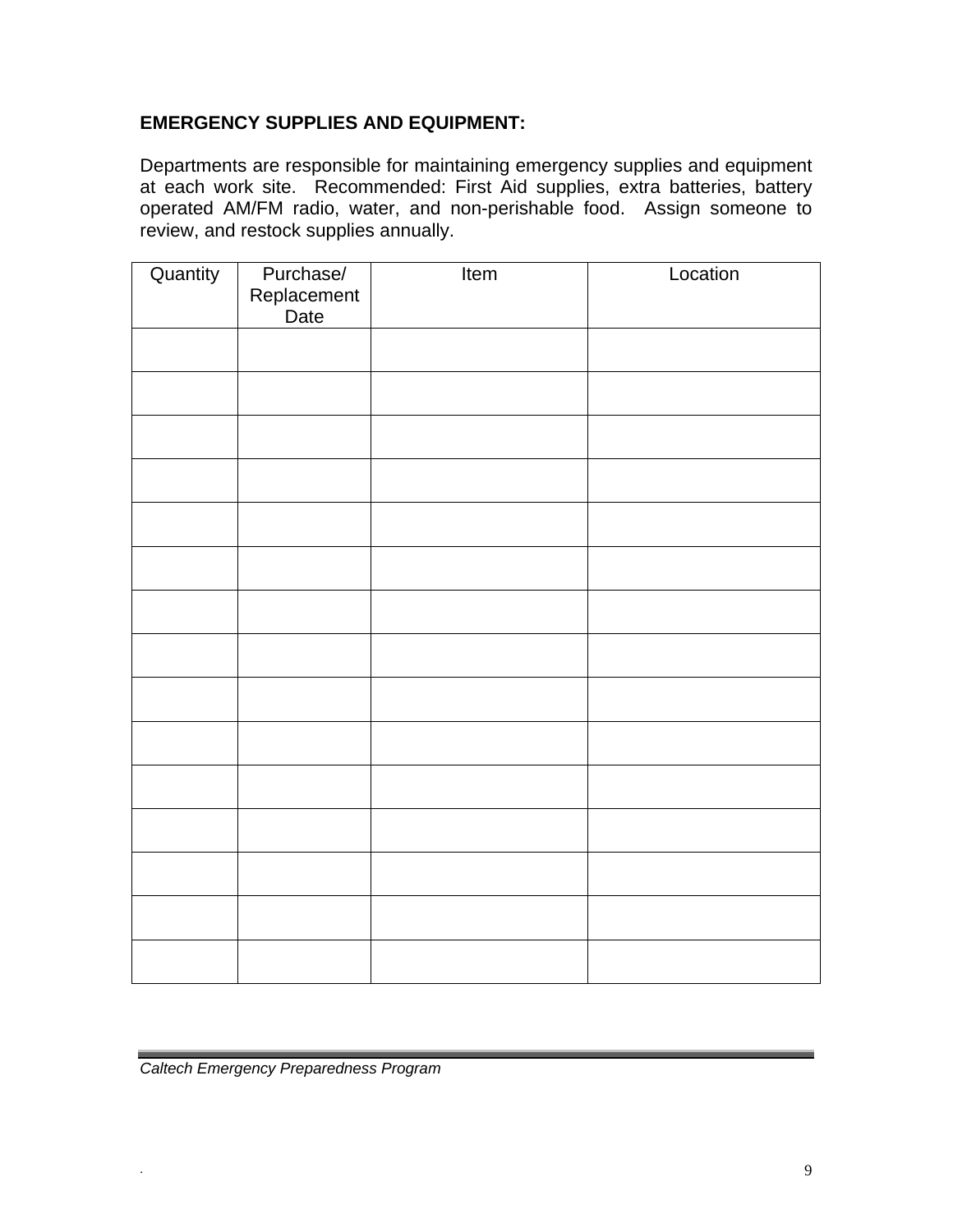## **DEPARTMENT ESSENTIAL FUNCTIONS:**

Identify department critical operations and resources that need to be protected; e.g. research, freezers, animals, equipment, data/confidential records; individuals responsible for protecting and salvaging departmental resources; and plans in place to ensure continuation of critical operations (data back-up, off-site storage, etc.)

## **SPECIAL NEEDS OF THE DEPARTMENT:**

List any special needs of the work area (security issues, electronic access control, disabled staff, and on-site visitors). Note: The EAP should include procedures for ensuring the safety and welfare of visitors, students, faculty, and staff as well as individuals with disabilities.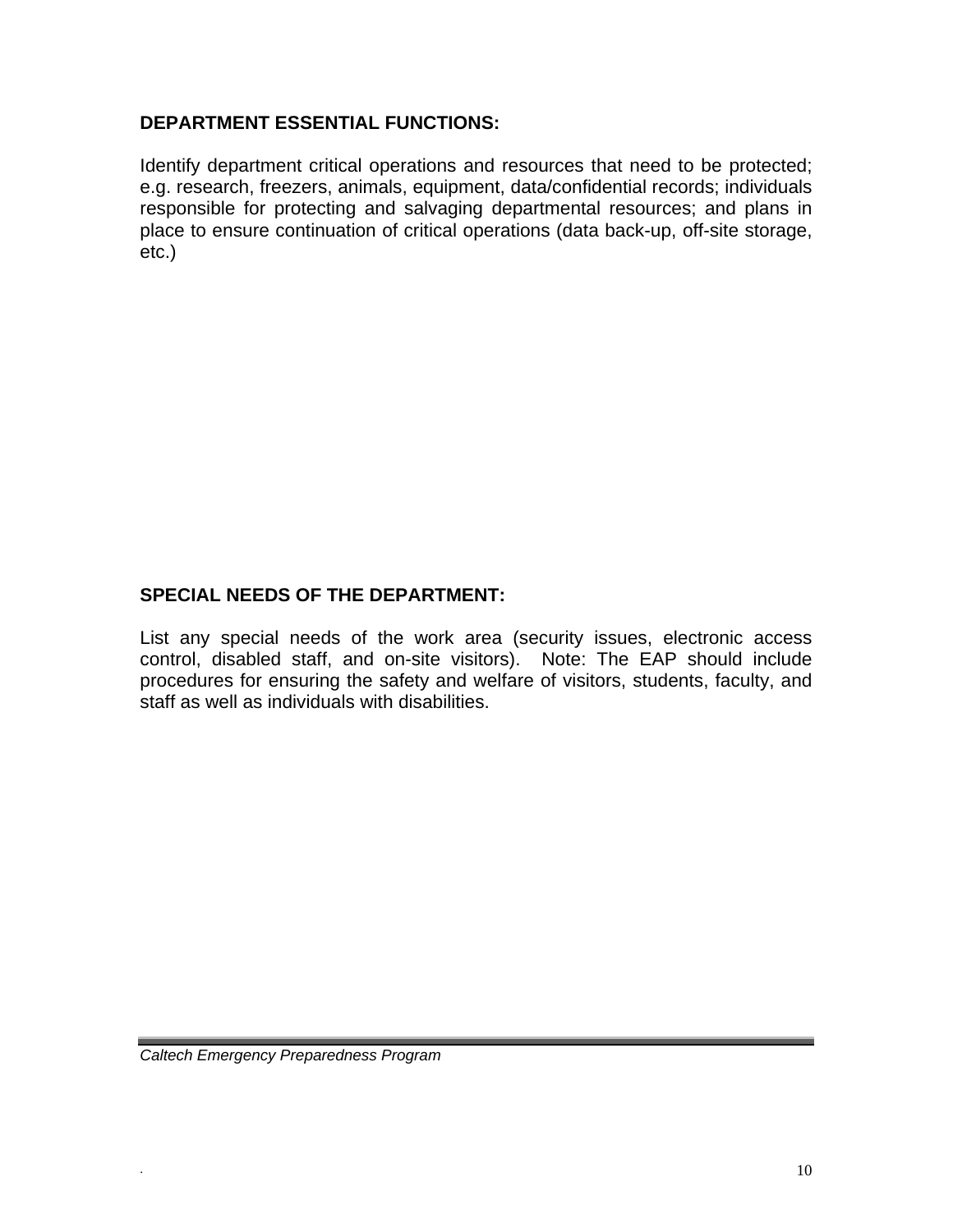## **CHAIN OF COMMAND:**

During and immediately following a disaster, the Emergency Plan should identify key staff, including a line of succession, who will have decision-making authorization for the department/division.

Example:

|                        | Name:<br>(Director/Division Administrator/Etc.)<br><b>Contact Number:</b> |  |                        |  |
|------------------------|---------------------------------------------------------------------------|--|------------------------|--|
|                        |                                                                           |  |                        |  |
|                        | Name:                                                                     |  |                        |  |
|                        | <b>Contact Number:</b>                                                    |  |                        |  |
|                        |                                                                           |  |                        |  |
| Name:                  |                                                                           |  | Name:                  |  |
| <b>Contact Number:</b> |                                                                           |  | <b>Contact Number:</b> |  |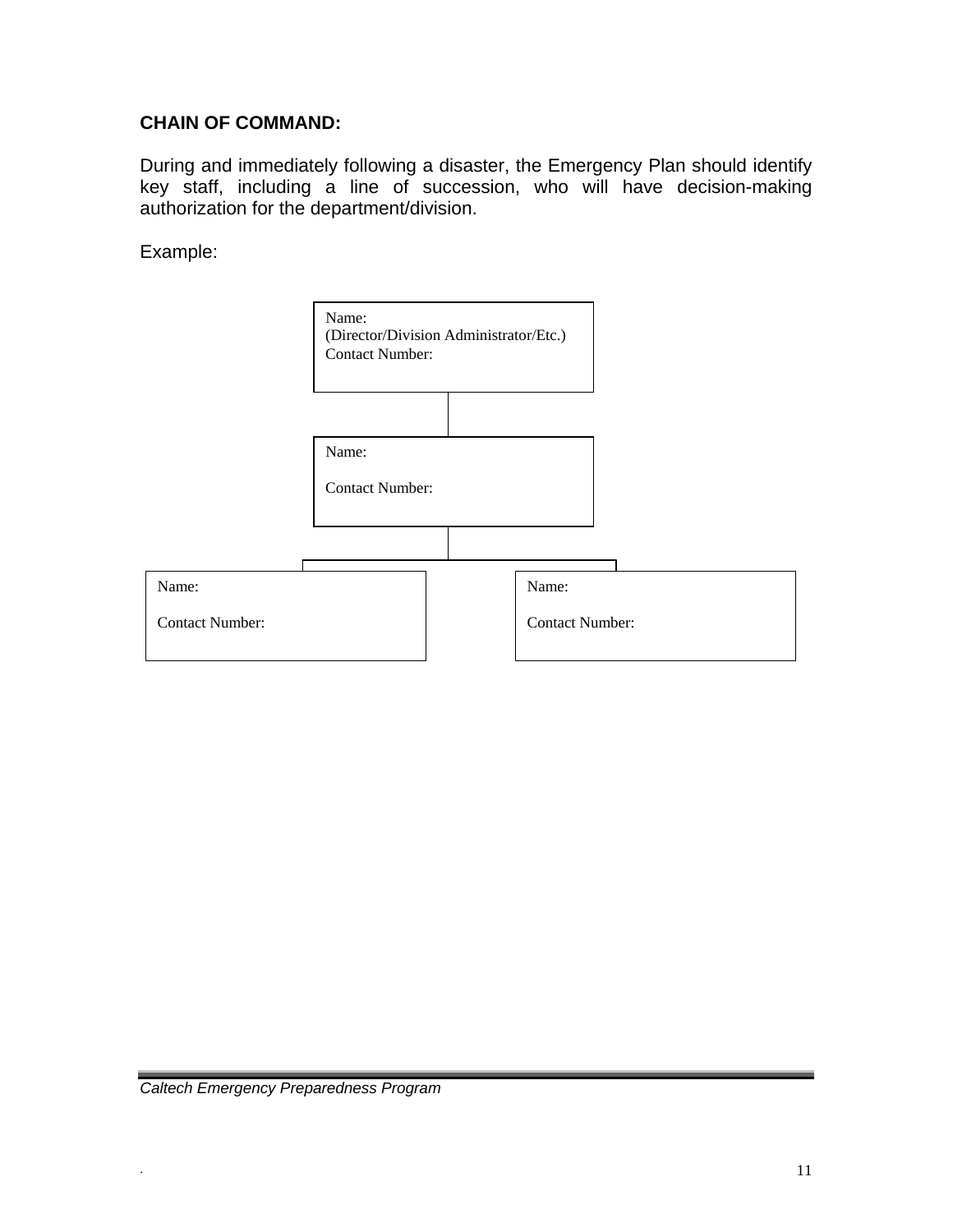# **PERSONNEL ROSTER:**

List personnel assigned to each work location.

| Name | <b>Work Location</b> | Contact # | Contact # |
|------|----------------------|-----------|-----------|
|      |                      |           |           |
|      |                      |           |           |
|      |                      |           |           |
|      |                      |           |           |
|      |                      |           |           |
|      |                      |           |           |
|      |                      |           |           |
|      |                      |           |           |
|      |                      |           |           |
|      |                      |           |           |
|      |                      |           |           |
|      |                      |           |           |
|      |                      |           |           |
|      |                      |           |           |
|      |                      |           |           |
|      |                      |           |           |
|      |                      |           |           |
|      |                      |           |           |
|      |                      |           |           |
|      |                      |           |           |
|      |                      |           |           |
|      |                      |           |           |
|      |                      |           |           |
|      |                      |           |           |
|      |                      |           |           |
|      |                      |           |           |
|      |                      |           |           |
|      |                      |           |           |
|      |                      |           |           |
|      |                      |           |           |
|      |                      |           |           |
|      |                      |           |           |
|      |                      |           |           |